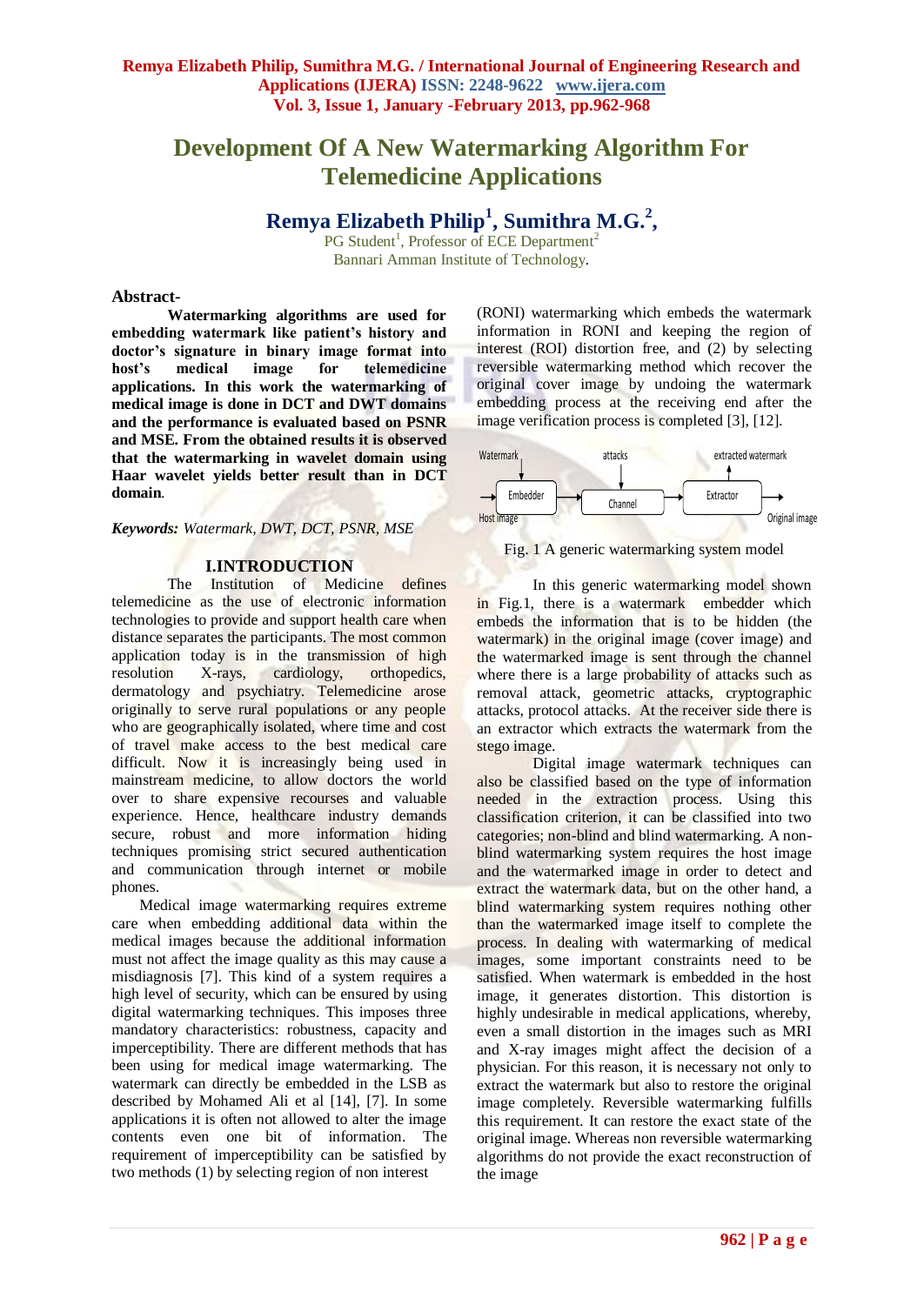# **II. PROPERTIES OF MEDICAL IMAGE WATERMARKING**

Security of medical information, derived from strict ethics and governmental rules, gives rights to the patient and duties to the health professionals. This imposes three compulsory characteristics: robustness, imperceptibility, capacity. Robustness is defined as the ability of watermark to resist against both lawful and illicit attacks. One of the stringent requirements of the image watermarking is the imperceptibility. Imperceptibility means that watermark embedded in the image must be invisible to the human eye. In watermarking of medical images, all the information necessary for physician such as identification of patient, diagnosis report, origin identification (who created the image) are embedded. This information is further increased when the image is sent to other physician for second opinion. Therefore, capacity for embedding the payload must be high.

Based on the domain in which the watermark can be embedded, the watermarking techniques are classified into 2 categories: spatial domain techniques and transform domain techniques. The most clear cut way to hide the watermark within the cover content is to directly embed it in the spatial domain. There is number of advantages for using spatial domain watermarking. One advantage is temporal or spatial localization of the embedded data can automatically be achieved if the watermarked content undergoes some attacks and distortions are introduced in the watermarked content. Another advantage of spatial domain watermarking is that, an exact control on the maximum difference between the original and watermarked content is possible which allows the design of near-lossless watermarking systems, as required by certain applications such as protection of sensing or medical images. The oldest and the most common used method in this category is the insertion of watermark in the least significant bit of the pixel data [1], [14]. Since the modification of the pixel data takes place in the LSB it is not visually perceptible. To obtain better imperceptibility as well as robustness, watermarking is done in frequency domain. The frequency domain watermarking techniques are also called multiplicative watermarking techniques. Discrete Fourier Transform (DFT), Discrete Cosine Transform (DCT) [14], Discrete Wavelet Transform (DWT) [5] is the most popular transforms operating in the frequency domain etc then the transform domain coefficients are modified by the watermark, [1], [10]. The inverse transform is finally applied in order to obtain the watermarked image. Due to complicated calculations of forward and inverse transform the spatial domain techniques are less prone to attacks.

# **III. METHODOLOGY**

The various steps for embedding and extracting the watermark in DCT and DWT domain are given below

Steps for applying watermark

- 1. Read the CT image(cover image)
- 2. Read the signature (watermark)
- 3. Fix the alpha value to 1 (alpha=1)
- 4. Multiply the alpha value with the sign
- 5. Take the transform for the image(DCT/DWT)
- 
- 6. Add the watermark into the cover image<br>7. Take the inverse transform to get Take the inverse transform to get the watermarked image
- 8. Calculate the MSE and PSNR between the original and watermarked image
- 9. Increment the alpha value and repeat the steps from 4 to 8

Steps for extraction process

- 1. Read the stego image (watermarked image)
- 2. Take the transform for the image(DCT/DWT)
- 3. Read the signature
- 4. Divide the signature by the alpha value
- 5. Subtract the signature from the watermarked image
- 6. Take the inverse transform<br>7. Reconstructed image is obta
- Reconstructed image is obtained
- 8. Calculate the PSNR and MSE of the original and recovered image and the original and retrieved watermark

# **IV. PERFORMANCE EVALUATION PARAMETERS**

For evaluation of the watermarking algorithm, many criteria's are used. The most important among them are the quality of the image and the robustness of the watermarking scheme against various attacks.

 *Signal to noise ratio and peak signal to noise ratio*

Among the most important distorting measures in image processing is the Signal to Noise Ratio (SNR) and the Peak Signal to Noise Ratio (PSNR).The SNR and the PSNR are respectively defined by the following formulas:

$$
SNR = 10 \log_{10} \left\{ \left[ \sum_{i,j} \frac{1^2(i,j)}{\sum_{i,j} [I(i,j) - K(i,j)]^2} \right] \right\}
$$
(1)

$$
PSNR = 20log_{10}\left(\frac{WAA}{MSE}\right) \tag{2}
$$

MAX is the maximum pixel value in the image where MSE is given by,

$$
MSE = \frac{1}{mn} \sum_{i=0}^{m-1} \sum_{j=0}^{n-1} [I(i,j) - K(i,j)]^2
$$
 (3)

where I  $(i, j)$  and K  $(i, j)$  are original and watermarked image respectively.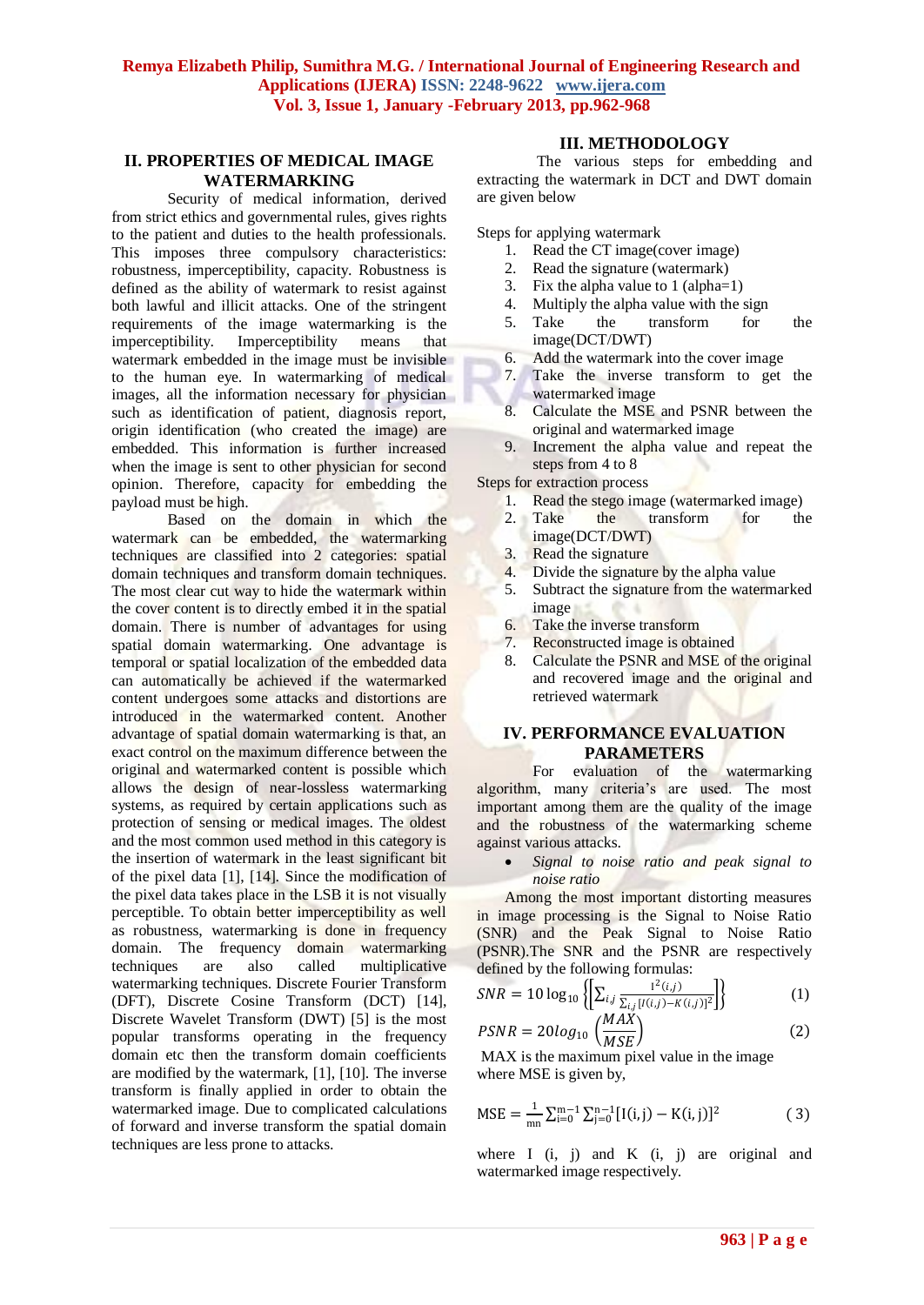#### **V.EXPERIMENTAL RESULTS**

A medical image (CT scan)  $512\times512$  is taken as the test image; doctor's signature  $60 \times 100$ and patient details 140×230 is taken as the watermark. Various experiments are conducted to develop an efficient watermarking algorithm. The first experiment is conducted to select the domain of watermarking. The watermark is first applied in the DCT and DWT domain and the performance is evaluated based on PSNR and MSE. It is found that DWT performs better than DCT, so the next step aims to find out which wavelet transform that can be used for the embedding purpose and also to find out the level of decomposition, for that three sets of mother wavelets are considered 'Haar', 'db2' and 'db4'. The result shows that Haar gives better performance compared to the others. Fig.2 represents the test image of size  $512\times512$  and the watermarks. Watermark 1 of size  $60\times100$  is the doctor's signature, and watermark 2 of size  $140\times230$  is the patient detail. Watermark1 is used up to the selection of wavelet and for further analysis watermark 2 is used, these are embedded in the binary image format.



Fig .2 (a) Test image (b) watermark 1(c) watermark 2

The results after applying the watermark in DCT for different pixel resolutions are found out. The PSNR values of DCT (8bit), DCT (16 bit) and DWT (first level decomposition) are given in table 1, table 2, and table 3.Table 1 shows the PSNR comparison of original and the watermarked image. From the table it is seen that the performance of DCT (16 bit) is better than DCT (8bit) and DWT outperforms both DCT (8bit) and DCT (16bit) for different alpha values, where alpha is the depth or weighing factor for the watermark.

Table 1 PSNR comparison of original and watermarked image in different domains

| Alpha | Domains    |            |            |
|-------|------------|------------|------------|
|       | <b>DCT</b> | <b>DCT</b> | <b>DWT</b> |
|       | (8bit)     | (16bit)    |            |
|       | 80.15      | 81.161     | 250        |
| 2     | 67.728     | 67.759     | 121.283    |
| 3     | 60.157     | 60.102     | 117.234    |
|       | 56.726     | 56.692     | 109.710    |
| 5     | 54.031     | 54.047     | 107.802    |

| Table 2 PSNR comparison of original and retrieved |
|---------------------------------------------------|
| signature in different domains                    |

| Alpha        | Domains   |            |           |
|--------------|-----------|------------|-----------|
|              | DCT(8bit) | DCT(16bit) | DWT(8bit) |
|              | 19.685    | 250        | 250       |
| 2            | 39.120    | 250        | 250       |
| $\mathbf{z}$ | 57.550    | 250        | 250       |
|              | 11.389    | 47.676     | 250       |
| 5            | 7.870     | 38.252     | 250       |

As the alpha value increases the PSNR value is getting reduced i.e. the quality of the image is getting reduced. In the case of DWT it is seen that the PSNR value is not that much reduced when the alpha increases. Table 2 shows the PSNR value of the retrieved signature. The performance of DCT (8bit) is poor when compared to DCT (16bit) and DWT. The original signature can be retrieved for all alpha values changing from 1 to 5 in the case of DWT where the PSNR is a high value of about 250 which does not shows any significant difference from the original image. In the case of DCT (16bit) signature can be retrieved without error only when the alpha values are 1, 2, and 3. For values alpha=  $4$  and alpha =  $5$  the image quality is reduced.



Fig.3 Retrieved signatures after the removal of watermark from DCT (8bit) domain for different values of alpha (a) alpha=1(b) alpha=2 (c) alpha=3 (d) alpha  $=4$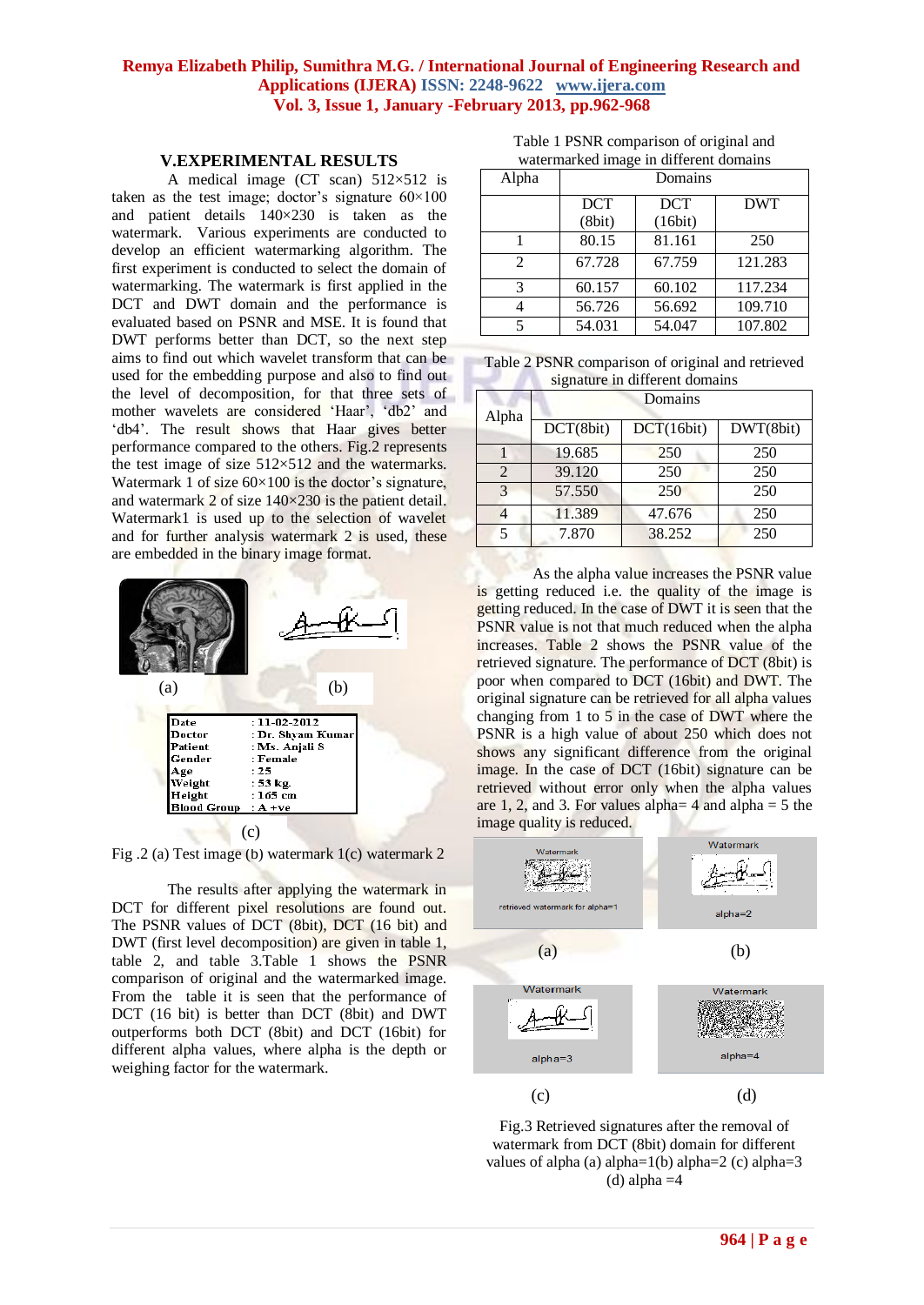Fig.3, fig.4 and fig. 5 show the retrieved watermark from DCT (8bit), DCT (16bit) and DWT respectively for different values of alpha. It is clear from the images that the watermark can be retrieved perfectly in DWT domain than in DCT domain.



Fig.4 Retrieved signatures after the removal of watermark from DCT (16bit) domain for different values of alpha (a) alpha=1(b) alpha=2 (c) alpha= $3$ (d) alpha  $=4$ .



Fig.5 Retrieved signatures after the removal of watermark from DWT domain for different values of alpha (a) alpha=1(b) alpha=2 (c) alpha=3 (d) alpha = 4

For DCT (8bit) it is inferred from the fig.3 that, when the alpha  $= 3$  the watermark can be retrieved with PSNR value 57.55. In the case of DCT (16 bit) shown in fig.4, it is seen that for alpha values 1, 2 and 3 the watermark is reconstructed with PSNR values 250, that is the original watermark is perfectly reconstructed. From fig.5 it is seen that the watermark can be retrieved perfectly for all values of alpha i.e.in this case the watermark is embedded in the DWT domain. Table 3 shows the PSNR variation of the original and reconstructed image. From the table it is clear that the image quality is high for DWT when compared to DCT. MSE is calculated for watermarking in different domains, it is found that the mean square error will be less for DWT as compared to DCT (8bit), DCT (16bit) i.e. the fig.6 to

fig.8 shows the MSE of DCT (8bit), DCT (16bit) and DWT.

| Table 3 PSNR comparison of original and retrieved |  |
|---------------------------------------------------|--|
| image in different domains                        |  |

| Alpha          | Domains   |            |            |
|----------------|-----------|------------|------------|
|                | DCT(8bit) | DCT(16bit) | <b>DWT</b> |
|                | 146.329   | 250        | 250        |
| $\mathfrak{D}$ | 130.793   | 137.193    | 130.074    |
| 3              | 121.683   | 125.624    | 127.968    |
|                | 85.571    | 85.625     | 115.971    |
| 5              | 59.684    | 59.680     | 115.003    |



Fig.6 MSE comparison of original and watermarked image for different domains



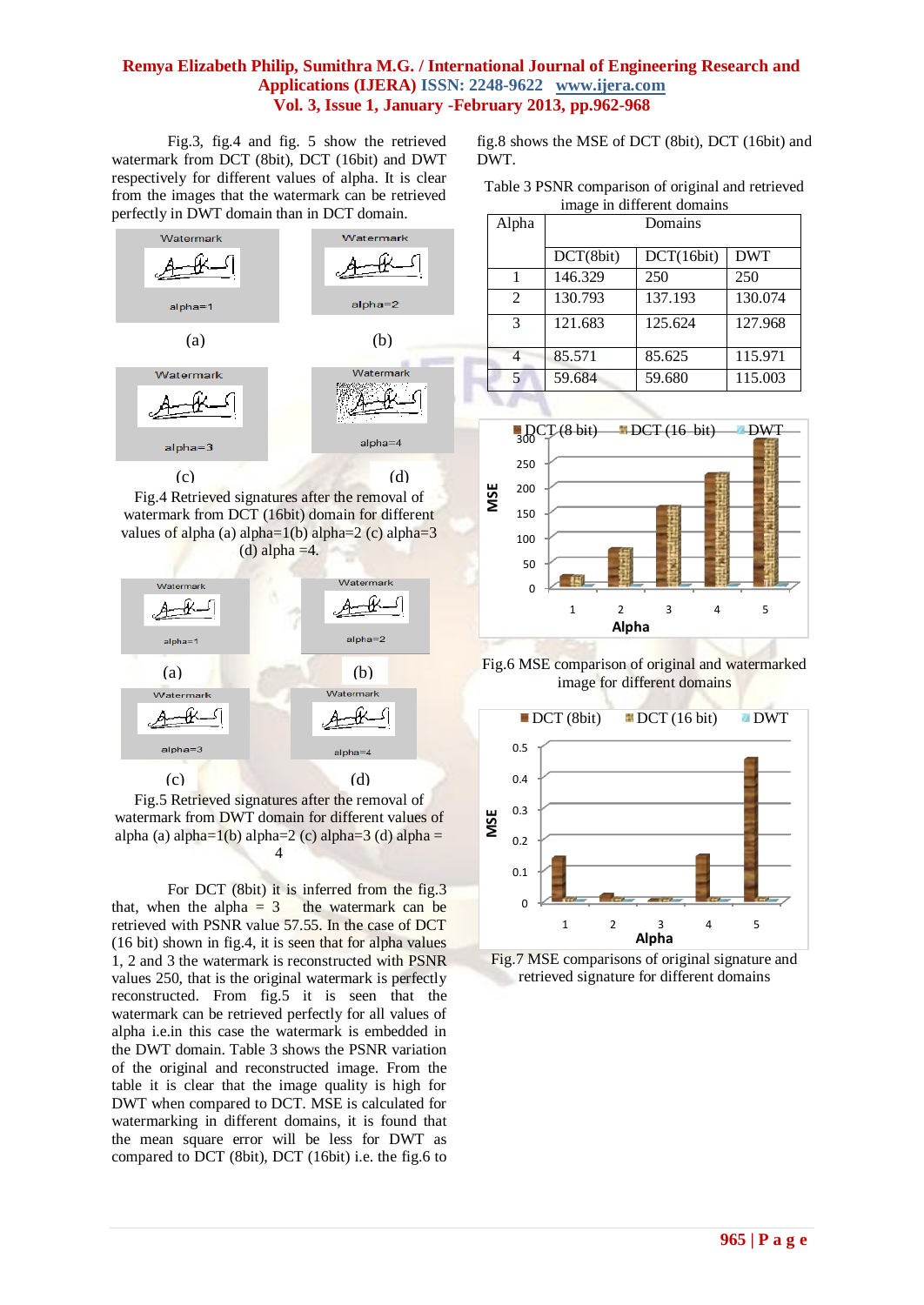



From the above results it is clear that DWT performs much better than DCT (8bit) and DCT (16 bit). So DWT is taken as the domain for watermarking for further experiments.

As a second step, the type of wavelet that is to be used has to be determined, for that three types of wavelets are considered Haar, db2, db4. Out of this Haar is found to give better performance than the others while retrieving the original image and also while retrieving the watermark. Table 4 and table 5 show the PSNR comparison of original vs. watermarked image and original vs. retrieved image. It is clear from the table that the quality of the retrieved image will be high in the case of Haar wavelet than that of db4 and db2. Fig.9 and fig.10 shows the MSE variation for the different wavelet used. The MSE is high in the case of db2 when compared to db 4 and haar wavelet. Haar wavelet is having the least MSE.

Table 4 PSNR comparison of original and watermarked image for different wavelets

|       | Wavelets |        |         |
|-------|----------|--------|---------|
| Alpha | Haar     | dh2    | db4     |
|       | 107.802  | 99.625 | 101.484 |
|       | 96.238   | 90.115 | 91.838  |
|       | 84.591   | 78.85  | 79.45   |

Table 5 PSNR comparison of original and retrieved image for different wavelets

| Alpha |         | Wavelets        |         |
|-------|---------|-----------------|---------|
|       | Haar    | db <sub>2</sub> | db4     |
|       | 114.996 | 111.113         | 114.579 |
|       | 105.074 | 103.211         | 104.159 |
| 15    | 93.559  | 90.033          | 91.475  |



image for different wavelets

Fig .11 to fig.13 shows the retrieved watermark for different wavelets, it is clear from the figure that the good quality watermark is obtained in the case of Haar wavelet, for db2 and db4 the image is degraded. For all the alpha values Haar wavelet is giving a good performance i.e. in all the cases the original watermark can be retrieved properly with a very good PSNR value. In the selection of wavelet only first level decomposition is considered and the watermark is embedded in the low frequency component.



Fig.10 MSE comparison of original and retrieved image for different wavelet







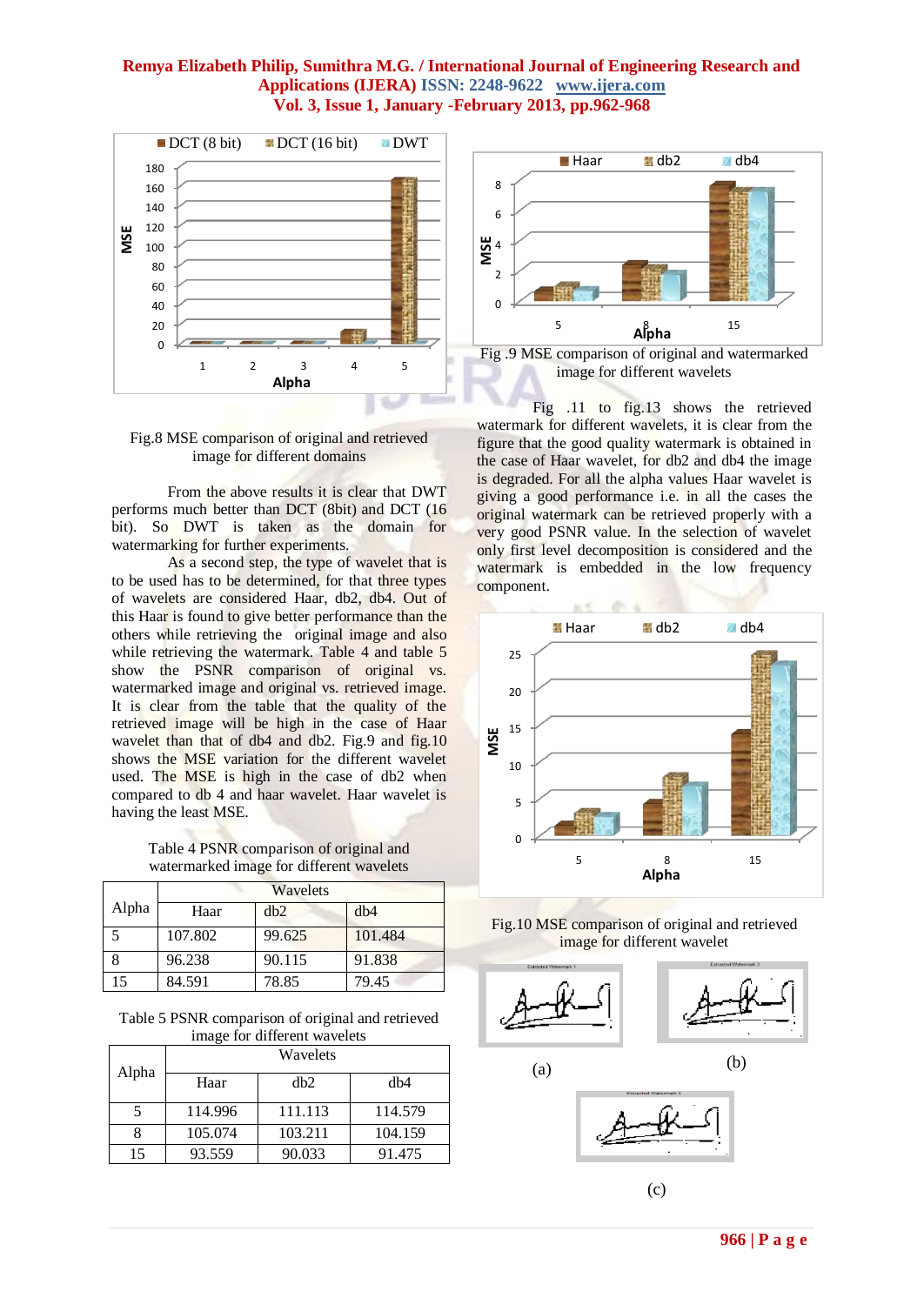Fig. 11 Retrieved signature with alpha = 5 for different wavelets (a) Haar (b) db2 (c) db4



Fig. 12 Retrieved signature with alpha  $= 8$  for different wavelets (a) Haar (b) db2 (c) db4





After selecting the wavelet, the watermarking is done for different decomposition levels of DWT, here the watermark used is the patient details as shown in fig .2 and it are found that level 3 decomposition gives better results when compared other levels. In the case of all other levels the retrieved watermark quality is degraded.

The watermark is retrieved perfectly when the alpha have some moderate values that is around 15. The comparison results of PSNR and MSE for alpha values 5, 8, 15 are shown in table 6 and 7 and fig 14 and fig.15 respectively. From all these results we can conclude that DWT using haar wavelet with a third level decomposition yields better result than DCT domain.



Fig.14 MSE comparison of original and watermarked image for different decomposition levels

| Alpha | <b>DWT</b> | <b>DWT</b>         | <b>DWT</b>         |
|-------|------------|--------------------|--------------------|
|       | level1     | level <sub>2</sub> | level <sub>3</sub> |
|       | 78.3340    | 74.435             | 73.191             |
|       | 69.389     | 65.485             | 64.439             |
| 15    | 57.336     | 54.221             | 53.341             |





Fig.15 MSE comparison of original and retrieved image for different decomposition levels

Table 7 PSNR comparison of original and retrieved image for different decomposition levels

| Alpha      | <b>DWT</b> | <b>DWT</b>         | <b>DWT</b>         |
|------------|------------|--------------------|--------------------|
|            | level1     | level <sub>2</sub> | level <sub>3</sub> |
| $\sqrt{5}$ | 85.9218    | 87.603             | 96.773             |
|            | 76.731     | 77.239             | 87.687             |
| 15         | 63.633     | 64.458             | 78.967             |

#### **VI.CONCLUSION**

The various features of watermarking algorithms are discussed in this paper. The performance evaluation of embedding the watermark in DCT and DWT domains is analyzed taking PSNR and MSE as the evaluation parameters. It is found that DWT using haar wavelet performs quite better than DCT. Secondly the watermark embedding in different decomposition levels is analyzed and found